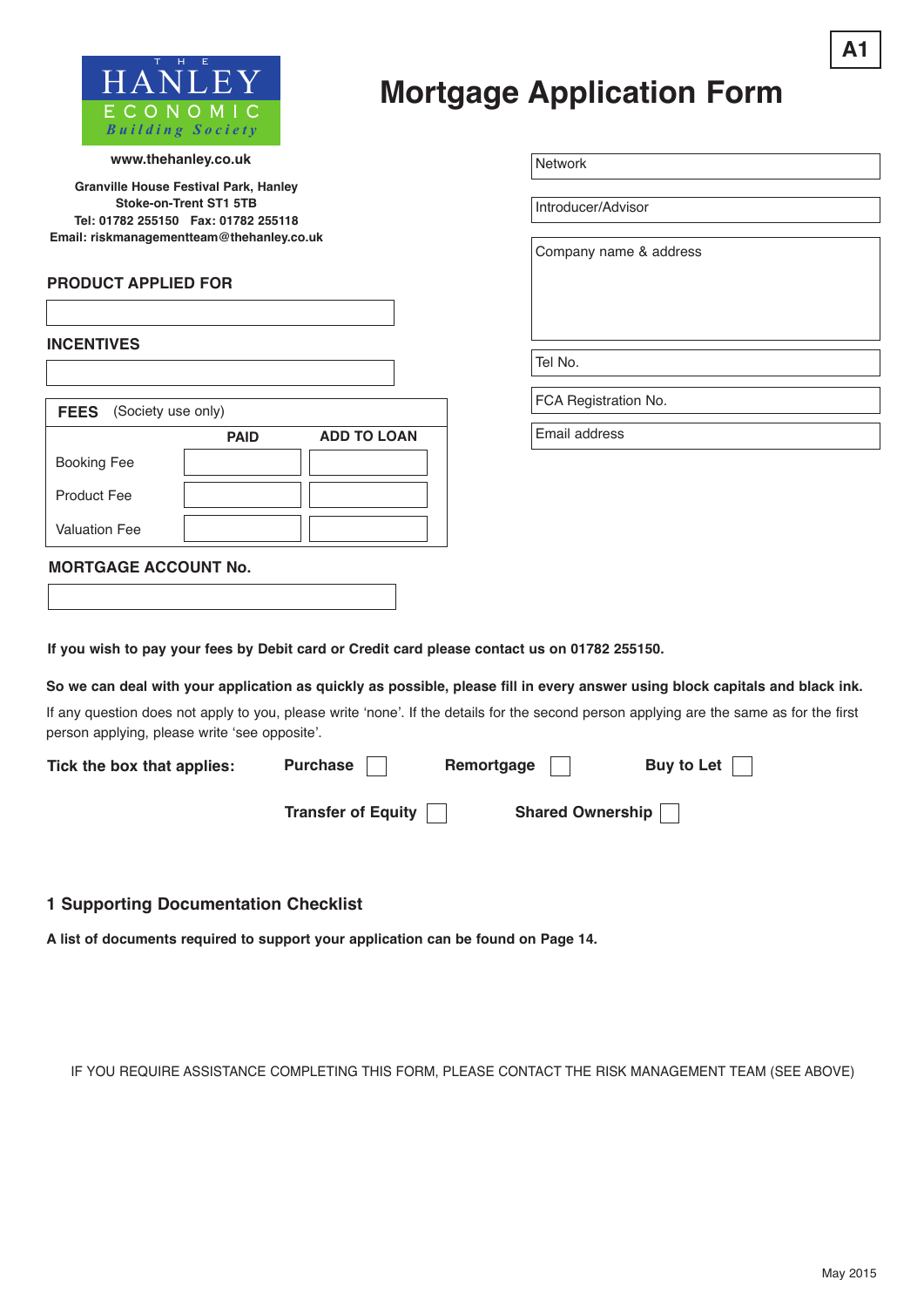| 2 Your personal details                                                                                 |       |     | <b>First Applicant</b> |                      |           |     | <b>Second Applicant</b> |      |              |
|---------------------------------------------------------------------------------------------------------|-------|-----|------------------------|----------------------|-----------|-----|-------------------------|------|--------------|
| Title:                                                                                                  | Mr    | Mrs | Miss                   | Ms<br>Other $\Gamma$ | $Mr \Box$ | Mrs | Miss [                  | Ms   | Other $\Box$ |
| Surname:                                                                                                |       |     |                        |                      |           |     |                         |      |              |
| First names:                                                                                            |       |     |                        |                      |           |     |                         |      |              |
| Previous surname:                                                                                       |       |     |                        |                      |           |     |                         |      |              |
| Date when surname changed:                                                                              |       |     |                        |                      |           |     |                         |      |              |
| Date of birth:                                                                                          |       |     |                        |                      |           |     |                         |      |              |
| Nationality:                                                                                            |       |     |                        |                      |           |     |                         |      |              |
| National Insurance No.                                                                                  |       |     |                        |                      |           |     |                         |      |              |
| Permanent right to work and live in UK:<br>(please provide documentary evidence)                        |       |     |                        |                      |           |     |                         |      |              |
| Marital status (married, civil partner, single,<br>separated, divorced, widowed, co-habiting, engaged): |       |     |                        |                      |           |     |                         |      |              |
| <b>Contact details</b>                                                                                  |       |     |                        |                      |           |     |                         |      |              |
| Work tel:                                                                                               |       |     |                        |                      |           |     |                         |      |              |
| Mobile:                                                                                                 |       |     |                        |                      |           |     |                         |      |              |
| Home tel:                                                                                               |       |     |                        |                      |           |     |                         |      |              |
| Fax:                                                                                                    |       |     |                        |                      |           |     |                         |      |              |
| Email:                                                                                                  |       |     |                        |                      |           |     |                         |      |              |
| Would you like all correspondence sent by:                                                              | Email |     | Post                   |                      | Email     |     |                         | Post |              |
| <b>Applicant type</b><br>Are you a first time buyer?                                                    | Yes   |     |                        | No                   | Yes       |     |                         | No   |              |

# **3** Where you live

Present address:

Date you moved to this address?

Are you: (tick box that applies)

Correspondence address: (if different to your present address above)

Please state reason:

| <b>First Applicant</b>           | Second Applicant                 |  |
|----------------------------------|----------------------------------|--|
|                                  |                                  |  |
|                                  |                                  |  |
|                                  |                                  |  |
| Postcode                         | Postcode                         |  |
| Month<br>Year                    | Month<br>Year                    |  |
| Living with family?              | Living with family?              |  |
| Living with friends?             | Living with friends?             |  |
| Living with partner?             | Living with partner?             |  |
| Owner occupier with no mortgage? | Owner occupier with no mortgage? |  |
| Owner occupier with a mortgage?  | Owner occupier with a mortgage?  |  |
| Tenant?                          | Tenant?                          |  |
|                                  |                                  |  |
|                                  |                                  |  |
|                                  |                                  |  |
|                                  |                                  |  |
| Postcode                         | Postcode                         |  |
|                                  |                                  |  |
|                                  |                                  |  |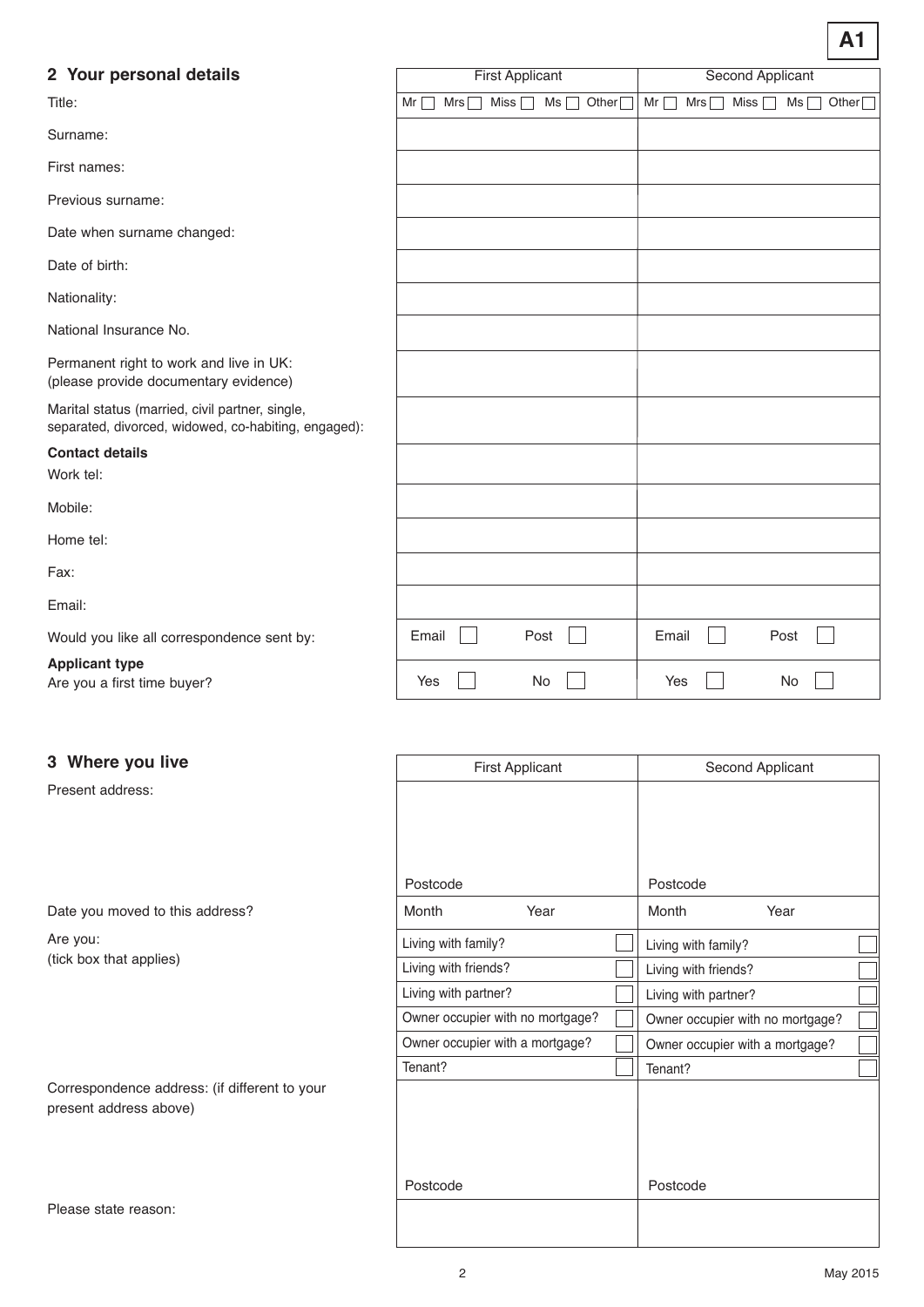# **3 Where you live** continued

|                                                                        | <b>First Applicant</b> | Second Applicant |
|------------------------------------------------------------------------|------------------------|------------------|
| Current lender's name:                                                 |                        |                  |
| Lender's address:                                                      |                        |                  |
|                                                                        |                        |                  |
|                                                                        |                        |                  |
|                                                                        | Postcode               | Postcode         |
| Your mortgage account number:                                          |                        |                  |
| Date commenced:                                                        | Month<br>Year          | Month<br>Year    |
| Monthly repayment:                                                     | £                      | £                |
| Amount owing:                                                          | £                      | £                |
| Estimated value of current property:                                   | £                      | £                |
| At the time your new mortgage starts, will this<br>mortgage be repaid? | No<br>Yes              | Yes<br>No        |

If 'No', please provide details below.

If you are a tenant:

Landlord's name:

Landlord's address:

Amount of rent per month:

| <b>First Applicant</b> | Second Applicant |
|------------------------|------------------|
|                        |                  |
|                        |                  |
|                        |                  |
|                        |                  |
|                        |                  |
|                        |                  |
| £                      | £                |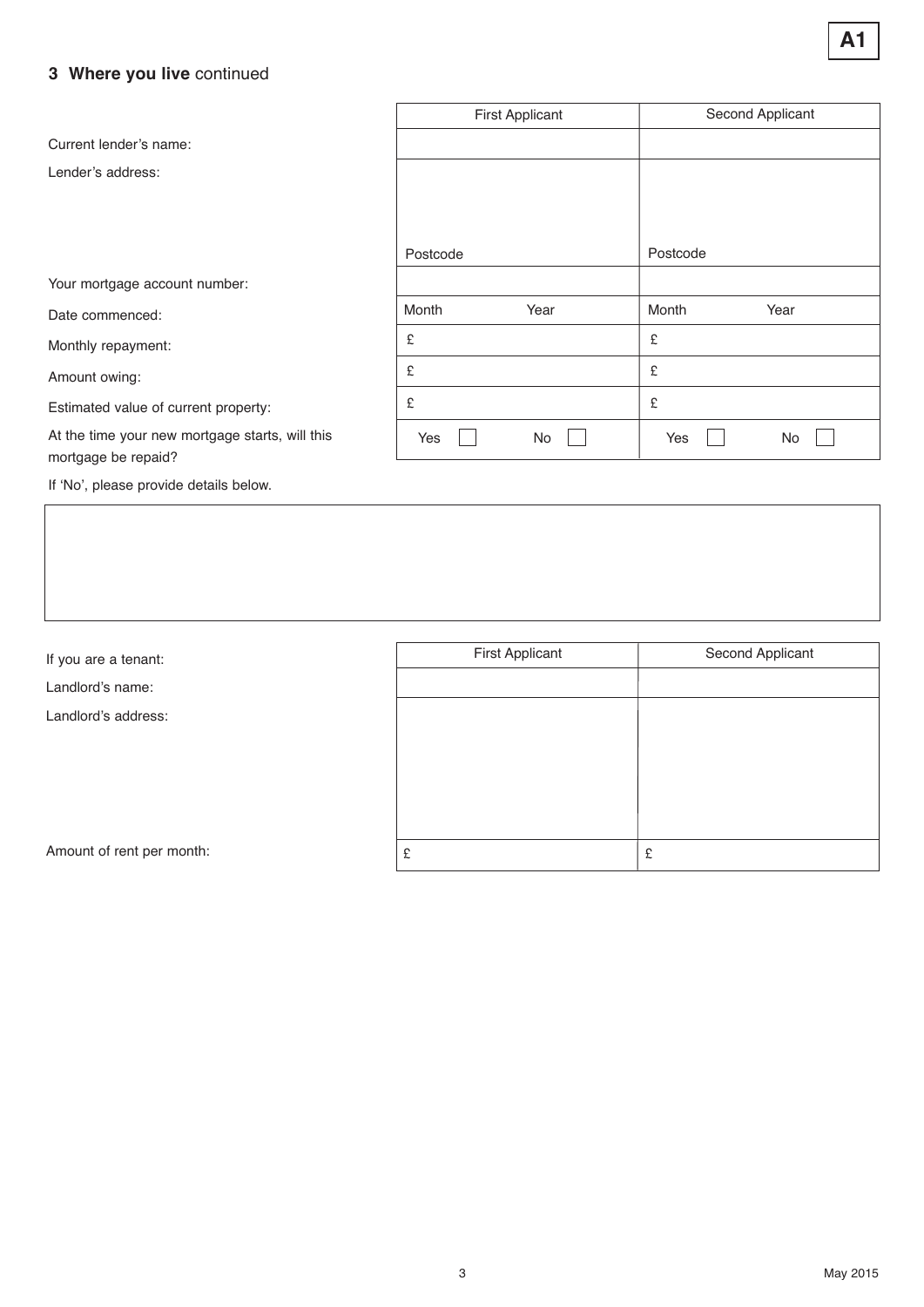# **3 Where you live** continued

If you have lived at your present address for less than five years, please provide a full five year history.

| Address:                                                                                                                            |          | <b>First Applicant</b> |          | Second Applicant |  |  |
|-------------------------------------------------------------------------------------------------------------------------------------|----------|------------------------|----------|------------------|--|--|
|                                                                                                                                     |          |                        |          |                  |  |  |
|                                                                                                                                     |          |                        |          |                  |  |  |
| For each address complete the following:                                                                                            | Postcode |                        | Postcode |                  |  |  |
| • Date you moved to this address:                                                                                                   | Month    | Year                   | Month    | Year             |  |  |
| • On what basis you resided there<br>(for example, tenant, owner with a mortgage,<br>owner without a mortgage, living with family): |          |                        |          |                  |  |  |
| • If you had a mortgage on the home,<br>the lender's name and address:                                                              |          |                        |          |                  |  |  |
|                                                                                                                                     |          |                        |          |                  |  |  |
|                                                                                                                                     | Postcode |                        | Postcode |                  |  |  |
| • Date mortgage commenced:                                                                                                          | Month    | Year                   | Month    | Year             |  |  |
| · Date mortgage ended:                                                                                                              | Month    | Year                   | Month    | Year             |  |  |
| • Mortgage account number:                                                                                                          |          |                        |          |                  |  |  |
| • If you were a tenant, the landlord's name and<br>address:                                                                         |          |                        |          |                  |  |  |
|                                                                                                                                     |          |                        |          |                  |  |  |
|                                                                                                                                     |          |                        |          |                  |  |  |
|                                                                                                                                     | Postcode |                        | Postcode |                  |  |  |
| • Amount of rent:                                                                                                                   | £        |                        | £        |                  |  |  |

Use the Additional Information section on page 12 if required.

# **4 Family dependants, other people who live with you**

|                                                                           | <b>First Applicant</b> |              |     | Second Applicant |  |  |
|---------------------------------------------------------------------------|------------------------|--------------|-----|------------------|--|--|
| Please provide details of dependent children<br>and any other dependants: | Age                    | Relationship | Age | Relationship     |  |  |
|                                                                           |                        |              |     |                  |  |  |
|                                                                           |                        |              |     |                  |  |  |
|                                                                           |                        |              |     |                  |  |  |
|                                                                           |                        |              |     |                  |  |  |
|                                                                           |                        |              |     |                  |  |  |
|                                                                           |                        |              |     |                  |  |  |

Please provide details of all people aged 17 or over who will or may live in the property **including any people aged 17 or over you have already mentioned above:**

| <b>First Applicant</b> |                  |              | Second Applicant |                  |              |  |
|------------------------|------------------|--------------|------------------|------------------|--------------|--|
| Name                   | Date of<br>birth | Relationship | Name             | Date of<br>birth | Relationship |  |
|                        |                  |              |                  |                  |              |  |
|                        |                  |              |                  |                  |              |  |
|                        |                  |              |                  |                  |              |  |
|                        |                  |              |                  |                  |              |  |

The people named in the section will be asked to sign a form. We will not provide them any financial information about you, but we may have to tell them the amount you are borrowing from us.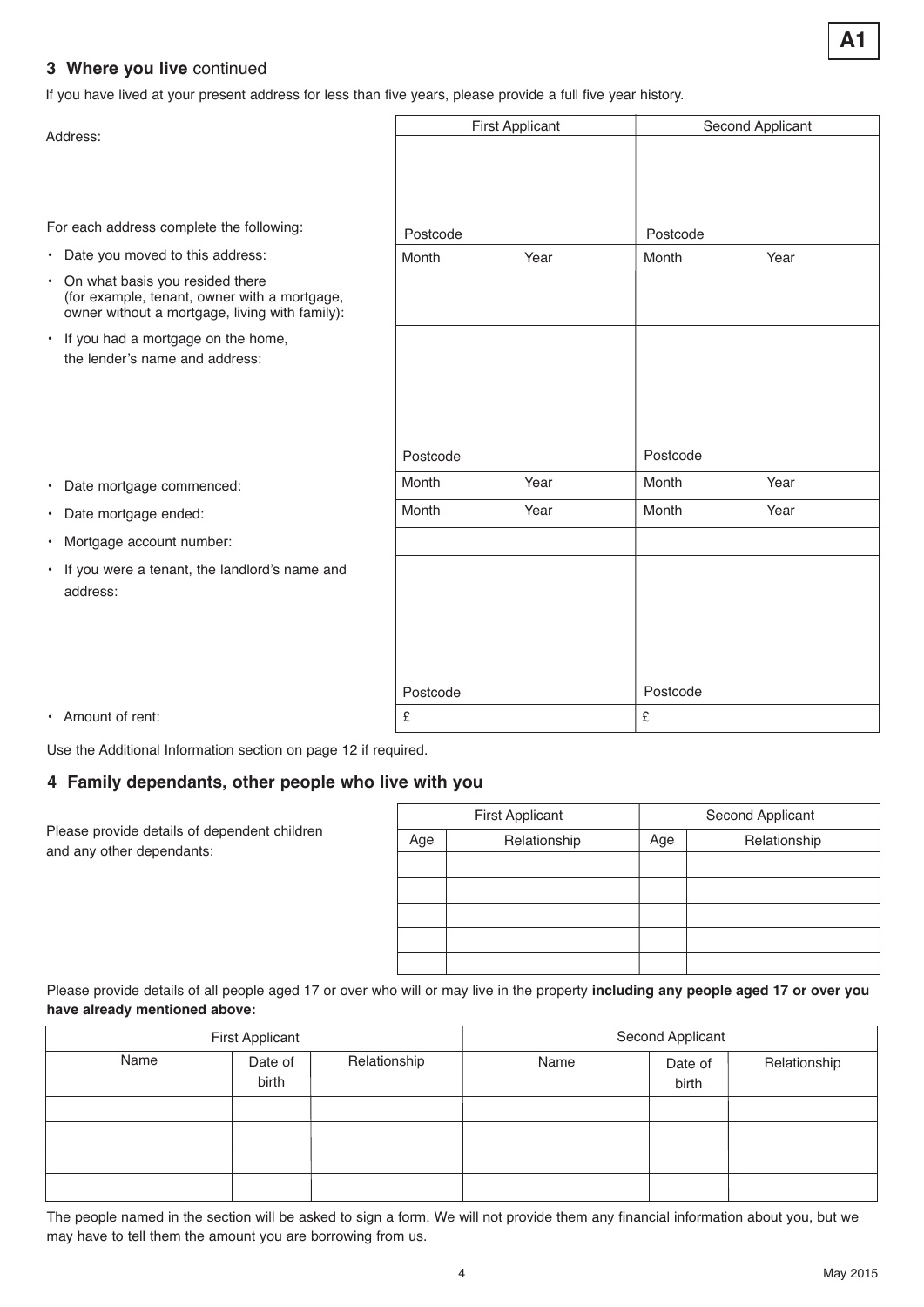# **5 Employment details**

If you are self-employed, a director or have a 25% or more shareholding, go to section 6.

|                                                                                                                                         |  |               | <b>First Applicant</b>         |    | Second Applicant |                                |    |
|-----------------------------------------------------------------------------------------------------------------------------------------|--|---------------|--------------------------------|----|------------------|--------------------------------|----|
| Employer's name:                                                                                                                        |  |               |                                |    |                  |                                |    |
| Head office address:                                                                                                                    |  |               |                                |    |                  |                                |    |
|                                                                                                                                         |  |               |                                |    |                  |                                |    |
|                                                                                                                                         |  | Postcode      |                                |    | Postcode         |                                |    |
| Nature of business:                                                                                                                     |  |               |                                |    |                  |                                |    |
| Your present position:                                                                                                                  |  |               |                                |    |                  |                                |    |
| Date commenced:                                                                                                                         |  | Month         | Year                           |    | Month            | Year                           |    |
| Employer's telephone number:                                                                                                            |  |               |                                |    |                  |                                |    |
| Employer's email address:                                                                                                               |  |               |                                |    |                  |                                |    |
| On what basis are you employed: full-time permanent,<br>fixed term contract, probationary, temporary or<br>part-time permanent?         |  |               |                                |    |                  |                                |    |
| If fixed term contract - what is the end date?                                                                                          |  |               |                                |    |                  |                                |    |
| If this employment is subject to a probationary period,<br>please state the length:                                                     |  |               |                                |    |                  |                                |    |
|                                                                                                                                         |  | Yearly amount | Is it a guaranteed<br>payment? |    | Yearly amount    | Is it a guaranteed<br>payment? |    |
| Income details:                                                                                                                         |  |               | Yes                            | No |                  | Yes                            | No |
| · Basic gross income:                                                                                                                   |  | £             |                                |    | £                |                                |    |
| · Bonus:                                                                                                                                |  | £             |                                |    | £                |                                |    |
| • Overtime:                                                                                                                             |  | £             |                                |    | £                |                                |    |
| · Commission:                                                                                                                           |  | £             |                                |    | £                |                                |    |
| · Shift allowance:                                                                                                                      |  | £             |                                |    | £                |                                |    |
| · State pension:                                                                                                                        |  | £             |                                |    | £                |                                |    |
| · Rent allowance:                                                                                                                       |  | £             |                                |    | £                |                                |    |
| · Occupational pension:                                                                                                                 |  | £             |                                |    | £                |                                |    |
| • Payments made to the applicant under a Court<br>Order but not payments awarded in respect of<br>children by the Child Support Agency: |  | £             |                                |    | £                |                                |    |
| · Maintenance:                                                                                                                          |  | £             |                                |    | £                |                                |    |
| • Other (please                                                                                                                         |  | £             |                                |    | £                |                                |    |
| provide details):                                                                                                                       |  | £             |                                |    | £                |                                |    |

If you have been in your present employment for less than three years, please provide a full three year history.

Postcode Postcode Postcode First Applicant **Second Applicant** Employer's name: **Head office** address: Date commenced: Date you left the company: Reason for leaving: Month Year Month Year Month Year Month Year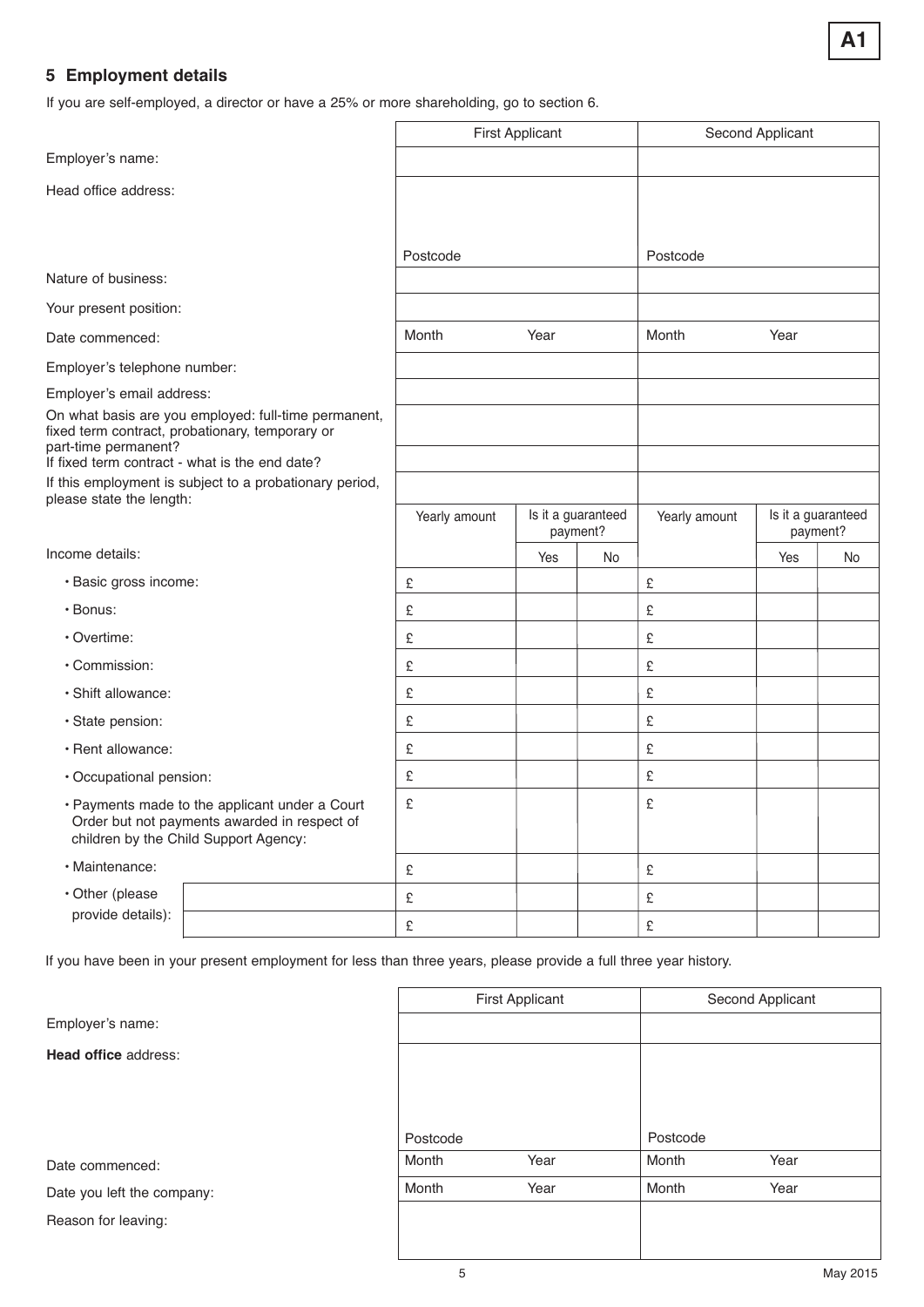# **6 Self-employed, directors or if you have a 25% or more shareholding**

|                                                                               |      |                      | <b>First Applicant</b> | Second Applicant     |               |
|-------------------------------------------------------------------------------|------|----------------------|------------------------|----------------------|---------------|
| Name of business:                                                             |      |                      |                        |                      |               |
| Address:                                                                      |      |                      |                        |                      |               |
|                                                                               |      |                      |                        |                      |               |
|                                                                               |      |                      |                        |                      |               |
|                                                                               |      | Postcode             |                        | Postcode             |               |
| Nature of business:                                                           |      |                      |                        |                      |               |
| Telephone number:                                                             |      |                      |                        |                      |               |
| Are you a director, partner or sole trader?                                   |      |                      |                        |                      |               |
| Company registration number:                                                  |      |                      |                        |                      |               |
| VAT registration number:                                                      |      |                      |                        |                      |               |
| Fax:                                                                          |      |                      |                        |                      |               |
| Email:                                                                        |      |                      |                        |                      |               |
| What percentage of the shares in this business do<br>you own?                 |      |                      | $\%$                   |                      | $\%$          |
| How long has the business been trading?                                       |      | Years:               | Months:                | Years:               | Months:       |
| How long owned by applicant?                                                  |      | Years:               | Months:                | Years:               | Months:       |
| Financial year end date (dd/mm):                                              |      |                      |                        |                      |               |
| Income details:                                                               |      | Amount paid annually |                        | Amount paid annually |               |
| Net profit, director's salary or dividend<br>payments (for last three years): | yr 1 | £                    | Year end date          | $\pounds$            | Year end date |
|                                                                               | yr 2 | £                    |                        | £                    |               |
|                                                                               | yr 3 | £                    |                        | £                    |               |
| Accountant's name:                                                            |      |                      |                        |                      |               |
| Address:                                                                      |      |                      |                        |                      |               |
|                                                                               |      |                      |                        |                      |               |
|                                                                               |      |                      |                        |                      |               |
|                                                                               |      |                      |                        |                      |               |
|                                                                               |      | Postcode             |                        | Postcode             |               |
| Telephone number:                                                             |      |                      |                        |                      |               |
| Fax number:                                                                   |      |                      |                        |                      |               |

If you have been self-employed for less than three years, please use previous employment section on page 5 to provide details of where you have worked in the last three years.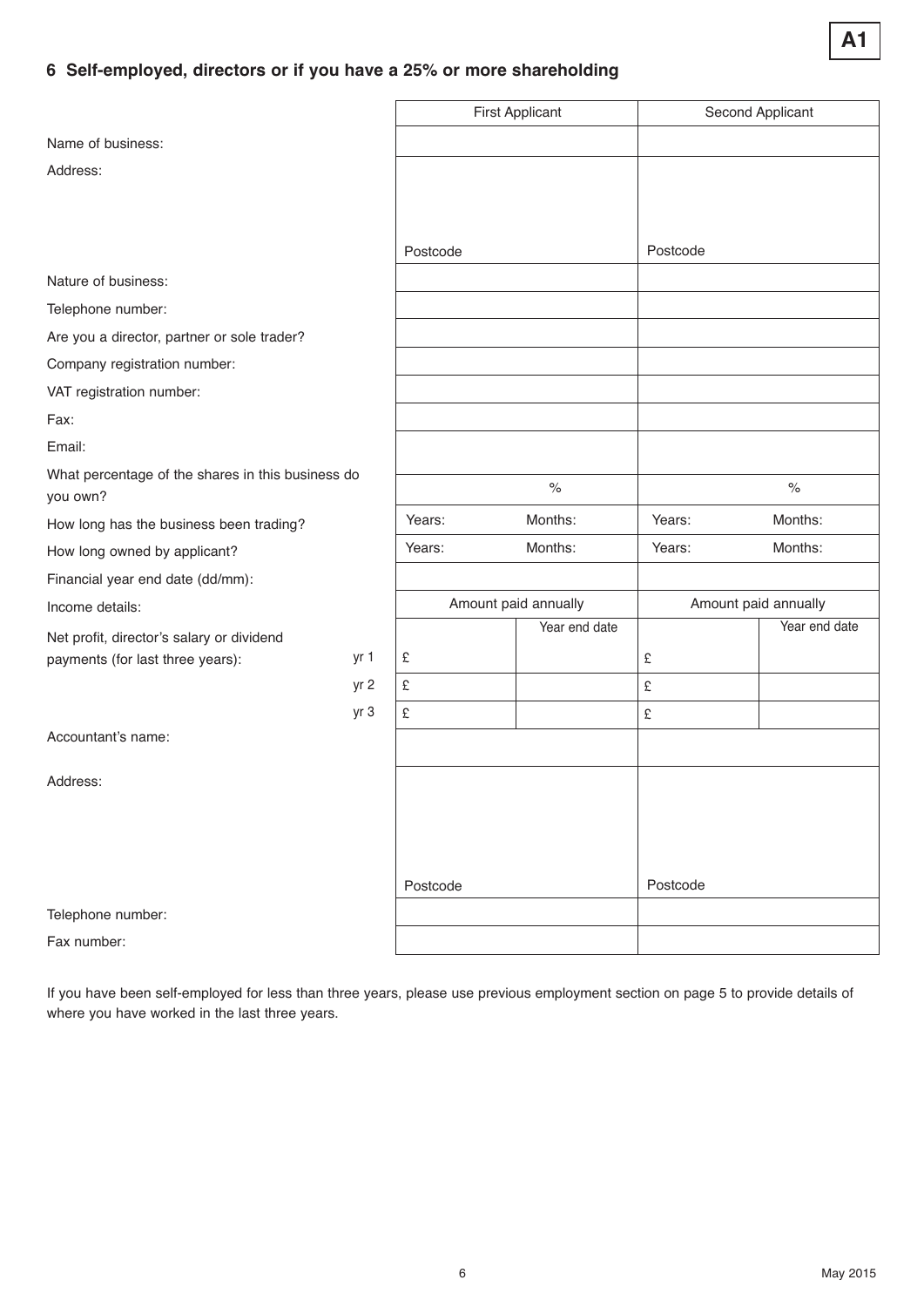# **7 Other outgoings**

Please provide details of all current second mortgages, loans including bank loans, private loans, hire purchase agreements, credit cards, student loans, Buy to Let mortgages, store cards or any loans you act as guarantor for. Please use the Additional Information section if necessary.

| Applicant<br>1/2 | Name of provider | Secured? | Monthly<br>payment $(E)$ | Expected date of<br>final payment | Approximate<br>balance $(E)$ | Are payments<br>up to date? | Repaid prior<br>to completion |
|------------------|------------------|----------|--------------------------|-----------------------------------|------------------------------|-----------------------------|-------------------------------|
| 1/2              |                  | Yes/No   |                          |                                   |                              | Yes/No                      | Yes/No                        |
| 1/2              |                  | Yes/No   |                          |                                   |                              | Yes/No                      | Yes/No                        |
| 1/2              |                  | Yes/No   |                          |                                   |                              | Yes/No                      | Yes/No                        |
| 1/2              |                  | Yes/No   |                          |                                   |                              | Yes/No                      | Yes/No                        |
| 1/2              |                  | Yes/No   |                          |                                   |                              | Yes/No                      | Yes/No                        |
| 1/2              |                  | Yes/No   |                          |                                   |                              | Yes/No                      | Yes/No                        |
| 1/2              |                  | Yes/No   |                          |                                   |                              | Yes/No                      | Yes/No                        |
| 1/2              |                  | Yes/No   |                          |                                   |                              | Yes/No                      | Yes/No                        |

Please provide details of any maintenance or Child Support Agency payments made per month.

| <b>First Applicant</b> | Second Applicant |
|------------------------|------------------|
| Amount details         | Amount details   |
|                        | £                |
|                        |                  |
|                        |                  |

Please answer the following questions and if you answer 'YES' to any of them, please provide details in the space provided.

Have you ever had any arrears on any mortgage, loan, credit agreement or rental agreement?

Have you ever had a County Court Judgement (CCJ)/default against you or your Company? If yes and now satisfied, please provide Satisfaction **Certificate** 

Have you ever made arrangements with creditors or been made bankrupt (IVA)? If 'Yes', please provide Bankruptcy Notice

Have you ever been refused a loan?

Have you been convicted or charged (but not yet tried) in respect of any criminal offence (excluding motoring convictions) or been given a police caution?

Are you a Director of the Hanley Economic Building Society, or the spouse of a Director, or is the application on behalf of a partnership or corporate body with which a Director is associated?

|     | <b>First Applicant</b> | Second Applicant |
|-----|------------------------|------------------|
| Yes | No                     | Yes<br>No        |
|     |                        |                  |
|     |                        |                  |
| Yes | No                     | Yes<br>No        |
|     |                        |                  |
|     |                        |                  |
| Yes | No                     | Yes<br>No        |
|     |                        |                  |
|     |                        |                  |
| Yes | No                     | Yes<br>No        |
|     |                        |                  |
|     |                        |                  |
| Yes | No                     | Yes<br>No        |
|     |                        |                  |
|     |                        |                  |
| Yes | No<br>$\sim 10$        | Yes<br>No        |
|     |                        |                  |
|     |                        |                  |
|     |                        |                  |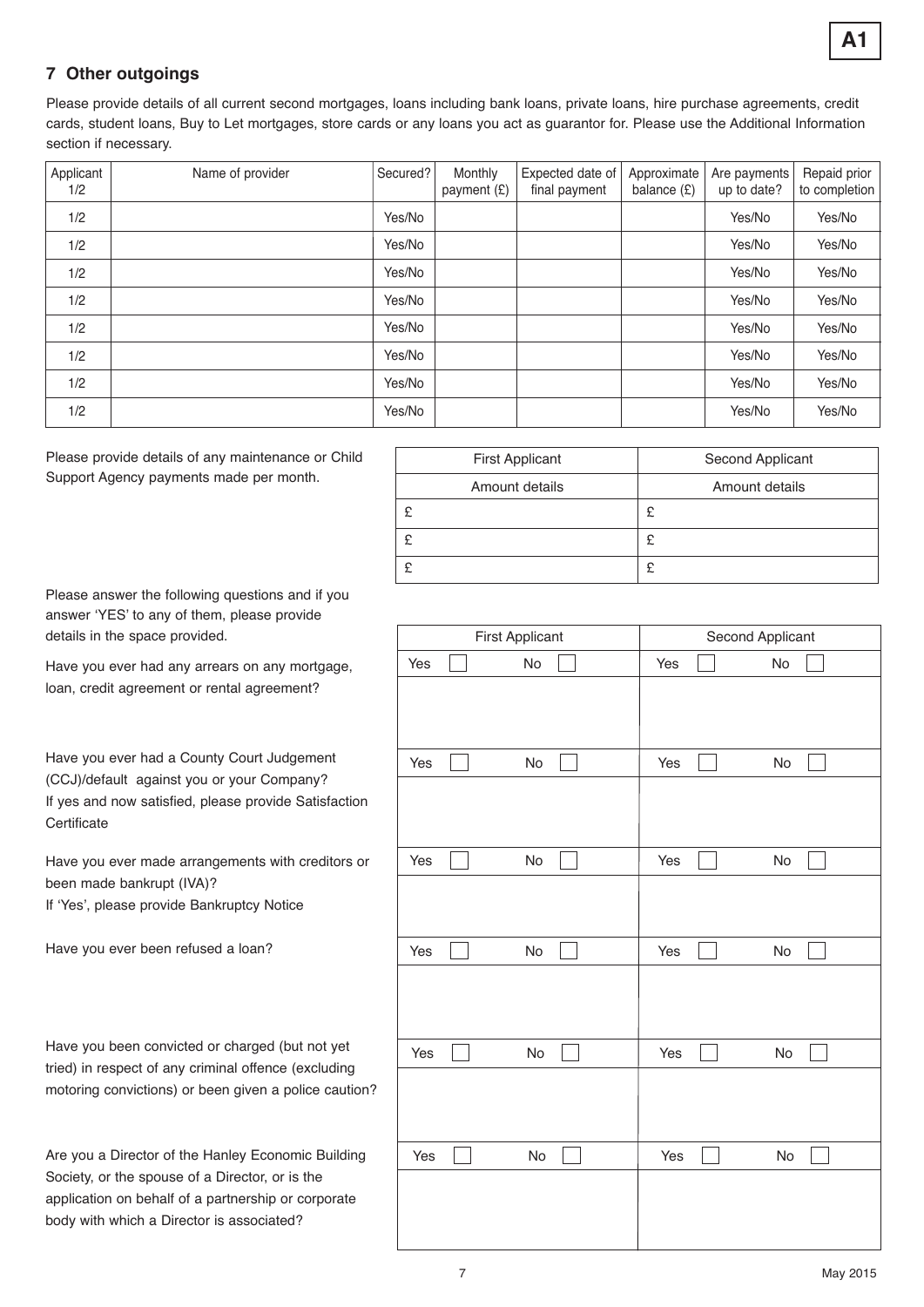# **8 Details of the property to be mortgaged**

| Address:                           |                                                                                                                                                                                                                            |
|------------------------------------|----------------------------------------------------------------------------------------------------------------------------------------------------------------------------------------------------------------------------|
|                                    |                                                                                                                                                                                                                            |
|                                    |                                                                                                                                                                                                                            |
|                                    | Postcode                                                                                                                                                                                                                   |
|                                    | Type of property: (tick the box that applies)                                                                                                                                                                              |
| house                              | purpose-built flat<br>bungalow<br>other<br>(Provide details below)                                                                                                                                                         |
|                                    |                                                                                                                                                                                                                            |
|                                    | If your property is a house or bungalow, is it: (tick the box that applies)                                                                                                                                                |
| detached                           | semi-detached<br>end-terraced<br>mid-terraced<br>other<br>(Provide details below)                                                                                                                                          |
|                                    | If a flat, state number of floors in block:                                                                                                                                                                                |
| Number of flats in block:          |                                                                                                                                                                                                                            |
|                                    | On which floor is the subject property:                                                                                                                                                                                    |
|                                    | * Please note: The Society does not usually accept flats over commercial premises or in blocks of greater than five storeys.<br>The Society does not lend on ex-local authority flats, new build flats and freehold flats. |
| What year was the property built?  |                                                                                                                                                                                                                            |
| Is the property a listed building? | Yes<br>No                                                                                                                                                                                                                  |
|                                    | If less than 10 years old, is there a warranty in place i.e. NHBC certificate,<br>Architect's certificate, Buildzone etc. Please state:                                                                                    |
| Ex- Local Authority                | Yes<br>No                                                                                                                                                                                                                  |
| Is the property:                   | freehold<br>leasehold<br>commonhold                                                                                                                                                                                        |
| If leasehold                       | - unexpired term of lease<br>years                                                                                                                                                                                         |
|                                    | £<br>- ground rent per annum                                                                                                                                                                                               |
|                                    | £<br>- service charge per annum                                                                                                                                                                                            |
|                                    | Property construction: (tick the boxes that apply)                                                                                                                                                                         |
| Walls:                             | other<br>brick<br>concrete<br>stone<br>(Please specify)                                                                                                                                                                    |
| Roof:                              | pitched & tiled<br>flat & asphalt<br>thatched<br>other                                                                                                                                                                     |
| Number of:                         | living rooms<br>bedrooms<br>kitchens<br>bathrooms                                                                                                                                                                          |
|                                    | separate WCs<br>storeys<br>garages                                                                                                                                                                                         |
|                                    | Electricity<br>Water<br>Drainage<br>Mains services: (tick which are available)<br>Gas                                                                                                                                      |
|                                    | If there is no mains drainage or water, please provide details                                                                                                                                                             |
|                                    |                                                                                                                                                                                                                            |
|                                    | Are the roads maintained by the local authority?<br>Yes<br>No                                                                                                                                                              |
|                                    | Are the sewers maintained by the local authority?<br>Yes<br>No                                                                                                                                                             |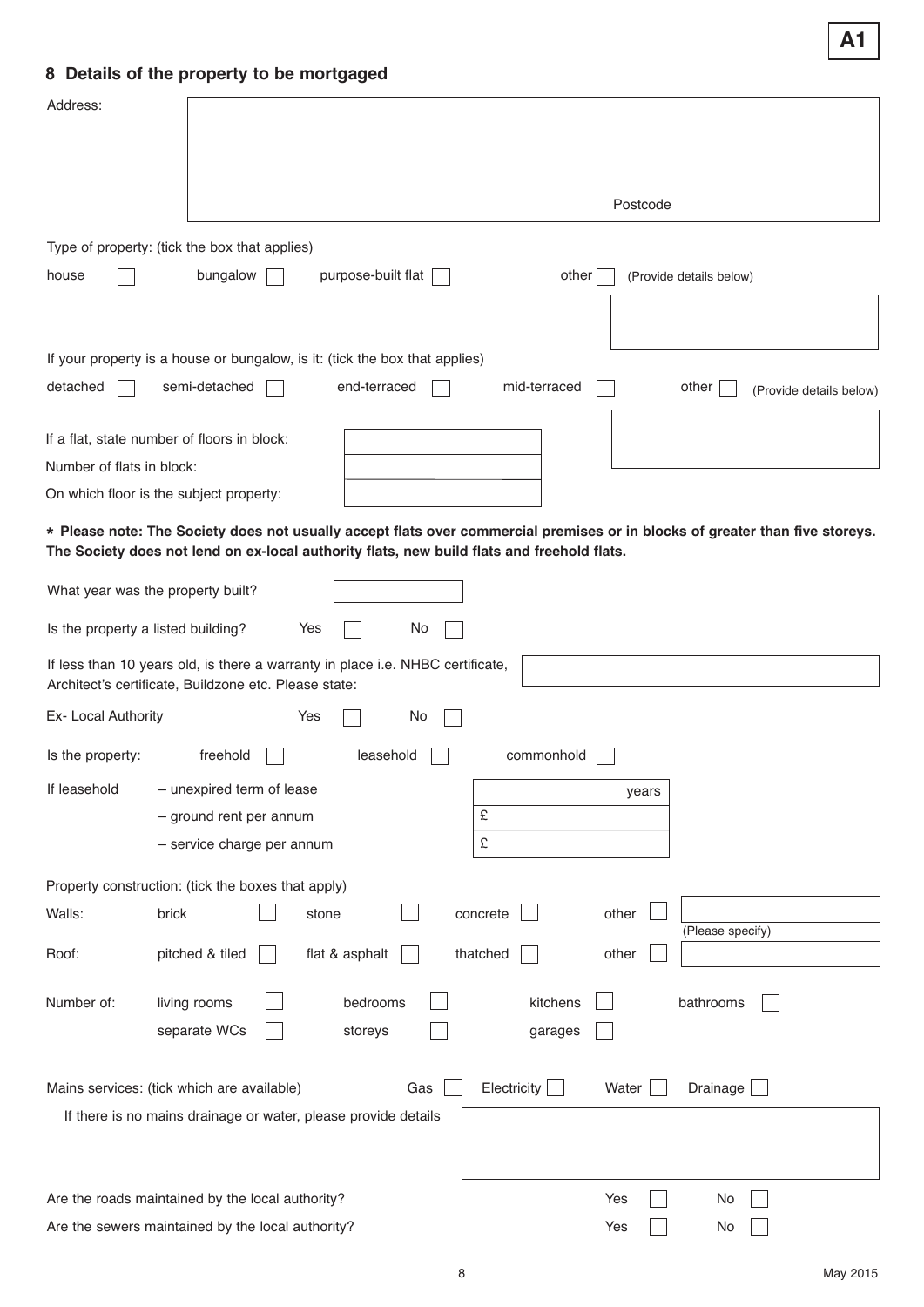| Occupancy                                                                                |     |      |
|------------------------------------------------------------------------------------------|-----|------|
| If the property is being purchased will you obtain full vacant possession?               | Yes | No l |
| Will the property be used by you and your dependants for residential purposes only?      | Yes | No l |
| If you have answered 'No' to either of the above questions, please provide details here: |     |      |
|                                                                                          |     |      |
|                                                                                          |     |      |

## **9 Valuation of the property and viewing details**

The Society requires a valuation of the property for mortgage purposes, and this report will be undertaken for our purposes only. The report will not be a survey and should not be taken as a report on the structural condition of the property. There may be defects in the property which are not revealed in this limited assessment of valuation. We strongly advise you to obtain either a Homebuyer's Report & Valuation or a structural survey which will provide a more detailed inspection. If you require us to arrange a Homebuyer's Report, please tick the box below. Full details of our fees are available in our separate leaflet. Please note the Society is unable to arrange a structural survey.

| Homebuyer's Report & Valuation<br>Inspection required: Valuation for mortgage purposes |  |        |               |           |  |
|----------------------------------------------------------------------------------------|--|--------|---------------|-----------|--|
| Name and contact number of seller:                                                     |  |        | Tel:          |           |  |
| Name and address of selling agent:                                                     |  |        |               |           |  |
| Telephone number:                                                                      |  |        |               |           |  |
| Email:                                                                                 |  |        |               |           |  |
| Who should the valuer contact to arrange the valuation?                                |  | Seller | Selling agent | Applicant |  |

#### **10 Solicitor or licensed conveyancer** (Please note that the Society does not accept sole practitioners)

If you are applying for a re-mortgage and wish to use the Society solicitors, please tick this box  $\Box$  and go to section 11. Please provide the name and address of the solicitor or licensed conveyancer who will be acting for you.

| Name of firm:          |        |     |                 |           |          |          |
|------------------------|--------|-----|-----------------|-----------|----------|----------|
| Address:               |        |     |                 |           |          |          |
|                        |        |     |                 |           | Postcode |          |
| Telephone number:      |        |     |                 |           |          |          |
| Fax number:            |        |     |                 |           |          |          |
| Email:                 |        |     |                 |           |          |          |
| Name of person acting: |        |     |                 |           |          |          |
| FOR SOCIETY USE ONLY   | Panel: | Yes | No <sub>1</sub> | Panel No. |          |          |
|                        |        |     | 9               |           |          | May 2015 |

**A1**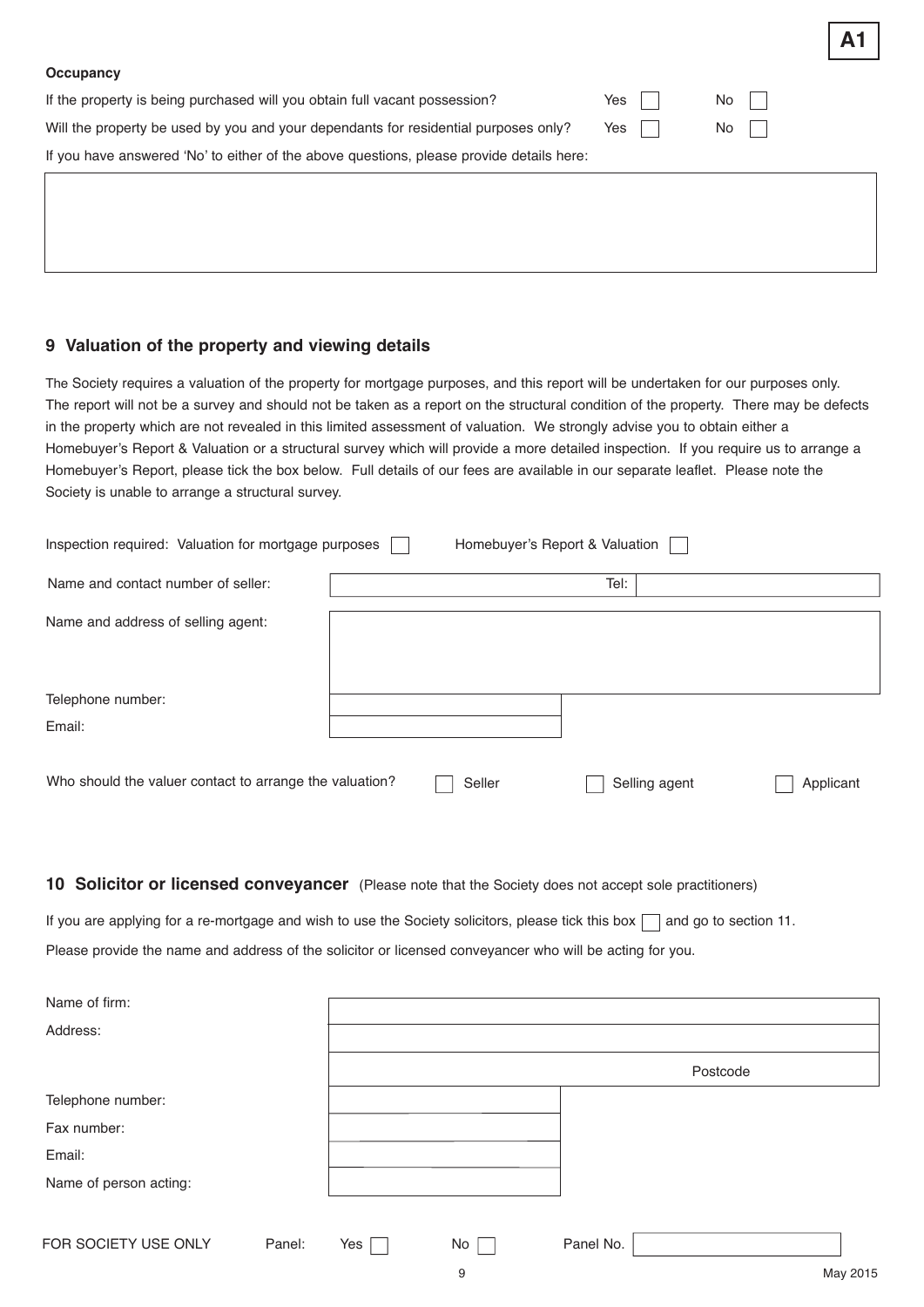### **11 Your mortgage requirements**

|                                                               | 11 Your mortgage requirements                                               |                                                                                                                     |               |  |
|---------------------------------------------------------------|-----------------------------------------------------------------------------|---------------------------------------------------------------------------------------------------------------------|---------------|--|
| Loan amount                                                   | £                                                                           |                                                                                                                     |               |  |
| Term                                                          |                                                                             |                                                                                                                     |               |  |
|                                                               | What type of mortgage do you require?                                       | Capital and Interest Repayment                                                                                      | Interest Only |  |
|                                                               | you intend to repay the loan at the end of the term:                        | If you have chosen the interest only repayment method (either for all or part of your mortgage), please explain how |               |  |
|                                                               | How are you paying for the deposit? (tick the boxes that apply)             |                                                                                                                     |               |  |
| Savings                                                       | Gift                                                                        | Equity from sale of current home                                                                                    | Bank loan     |  |
| If gift, provide source                                       |                                                                             |                                                                                                                     |               |  |
|                                                               | Documentary evidence will be required.                                      |                                                                                                                     |               |  |
| <b>House Purchase</b>                                         |                                                                             |                                                                                                                     |               |  |
| What is the purchase price?                                   |                                                                             |                                                                                                                     | £             |  |
|                                                               | How much money are you providing towards the purchase?                      |                                                                                                                     | £             |  |
|                                                               | Is the property being purchased from a relative?                            |                                                                                                                     | Yes<br>No     |  |
|                                                               | Is the property being purchased Right to Buy?                               |                                                                                                                     | Yes<br>No     |  |
|                                                               | Is the property being purchased on a shared ownership scheme?               |                                                                                                                     | Yes<br>No     |  |
| £<br>If shared ownership, what is the monthly rental payment? |                                                                             |                                                                                                                     |               |  |
|                                                               | Is the property being purchased Buy to Let?                                 |                                                                                                                     | No<br>Yes     |  |
|                                                               | If Buy to Let, what is the proposed rental income?                          |                                                                                                                     | £             |  |
|                                                               | Are you obtaining any other borrowing to assist you with the purchase?      |                                                                                                                     | Yes<br>No.    |  |
|                                                               | Are you receiving any incentive from the seller or builder of the property? |                                                                                                                     | Yes<br>No     |  |
|                                                               |                                                                             | If you have answered 'Yes' to any of the above questions, please provide full details here:                         |               |  |

#### **Re-mortgage**

What was the original purchase price and date of purchase?

What was the amount and date of the original mortgage?

Please state the amount and date of any additional loans for home improvements or capital raising (if there are more than three, please use the Additional Information section).

What is the current estimated value of the property?

Please state the reason for any additional loan you require in excess of your existing mortgage:

| Amount | Date |                               |
|--------|------|-------------------------------|
| £      |      |                               |
| £      |      | Reason for<br>additional loan |
| £      |      |                               |
| £      |      |                               |
| £      |      |                               |
| £      |      |                               |

**A1**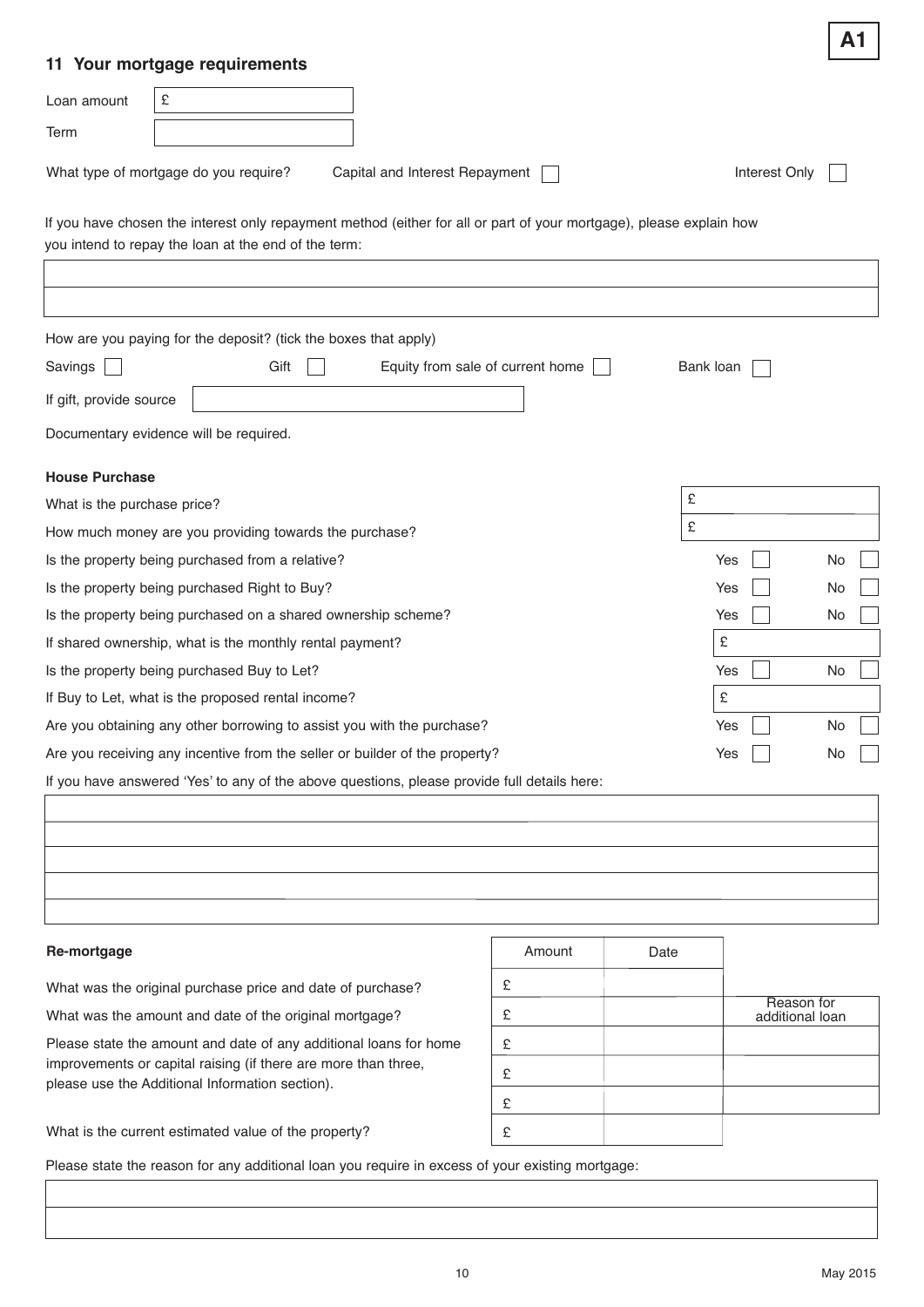# **12 Mortgage protection insurance**

The Hanley has a responsibility to ensure that we inform you of the ways in which you can protect yourselves should your circumstances chance in the future. The Hanley considers that it is an absolute priority that all mortgage customers ensure that they fully protect themselves and their family when taking out a mortgage.

Please complete the following questions to inform us how you wish to proceed. Failure to do so may delay the processing of your mortgage application.

#### **Section1**

Yes I/we would like to benefit from the peace of mind and protect my mortgage in the following areas:

|                                           | Please tick |
|-------------------------------------------|-------------|
| Life and Critical Illness Cover           |             |
| Accident, Sickness and Unemployment Cover |             |
| Income Protection                         |             |
| <b>Buildings and Contents Cover</b>       |             |
| Please contact me to discuss further.     |             |

#### **Section 2**

I/we have already made arrangements to protect my/our mortgage in the future, and do not require any additional insurances at this time in the following areas:

|                                                                           | Please tick | Provider's name |
|---------------------------------------------------------------------------|-------------|-----------------|
| Life and Critical Illness Cover                                           |             |                 |
| Accident, Sickness and Unemployment Cover                                 |             |                 |
| Income Protection                                                         |             |                 |
| <b>Buildings and Contents Cover</b>                                       |             |                 |
| I/we confirm that the property will be insured for the full reinstatement |             |                 |
| value as recommended by your valuer in the Valuation Report.              |             |                 |

#### **Section 3**

I/we confirm that I/we have been offered insurances to help to protect my/our mortgage against changes in my/our circumstances in the future, and confirm that I/we do not wish to be protected. I/we have been made aware of the implications to me/us of not having insurance in place and that it is my/our responsibility to maintain my/our mortgage payments in the future, irrespective of any changes in circumstances. I/we understand that there is a waiting period before State Benefit mortgage interest payments begin to be paid for those who qualify for this benefit.

|                                           | Please tick |
|-------------------------------------------|-------------|
| Life and Critical Illness Cover           |             |
| Accident, Sickness and Unemployment Cover |             |
| Income Protection                         |             |

**Should you decide at a later date that you would like The Hanley to ensure yourself and your family do have the relevant protection with regards to your mortgage please do not hesitate to contact us by telephone on 01782 255150 or by email at riskmanagementteam@thehanley.co.uk**

| First applicant signature  | Date |  |
|----------------------------|------|--|
| Second applicant signature | Date |  |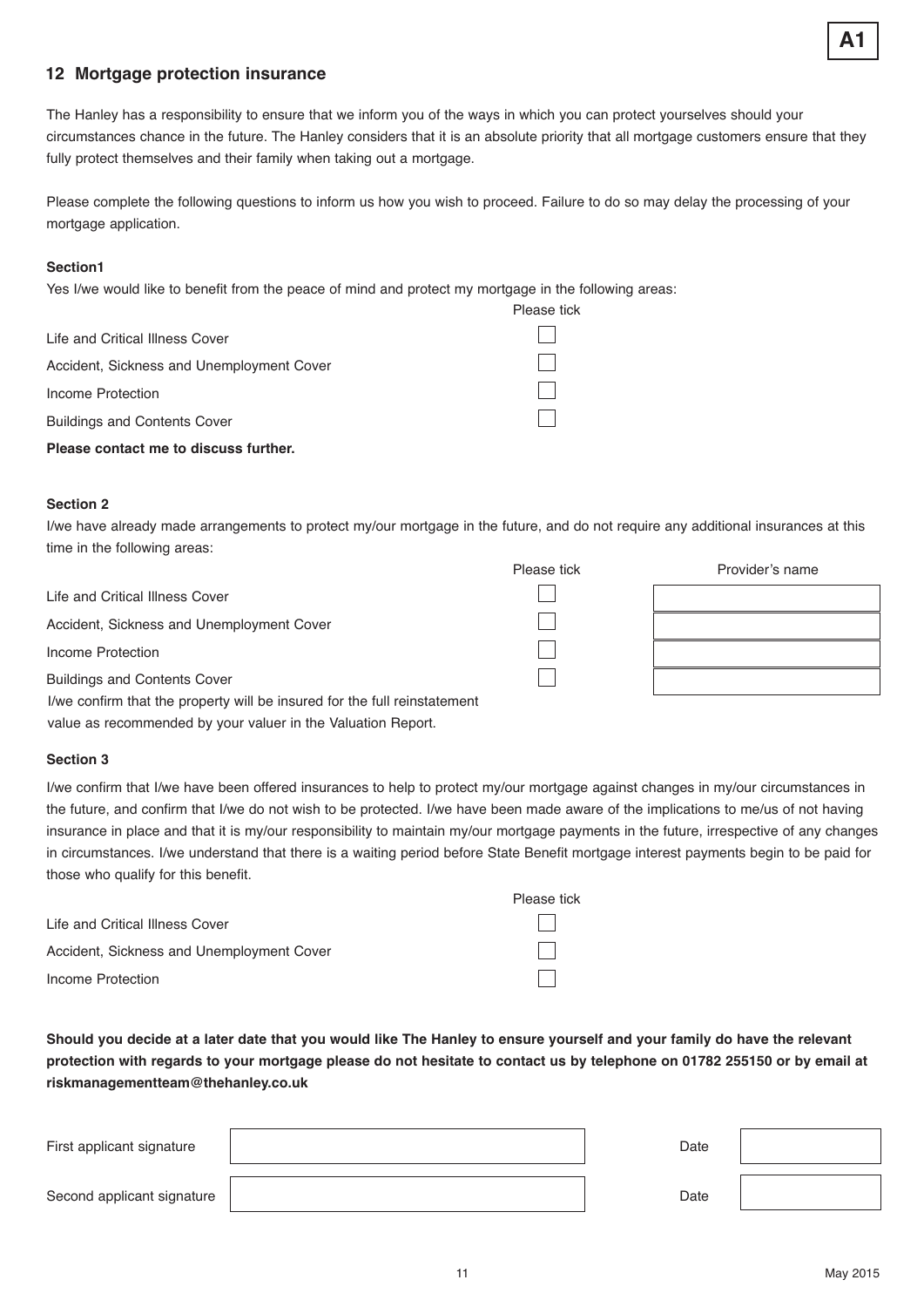## **13 Additional Information**

| <b>First Applicant</b> | Second Applicant |
|------------------------|------------------|
|                        |                  |
|                        |                  |
|                        |                  |
|                        |                  |
|                        |                  |
|                        |                  |
|                        |                  |
|                        |                  |
|                        |                  |
|                        |                  |
|                        |                  |
|                        |                  |

Property address:

#### **Additional information for Buy to Let / Second mortgages**

#### **Additional information for Buy to Let / Second mortgages**

Property address:

Lender: Postcode

| ------                    |   |
|---------------------------|---|
|                           |   |
| Account number:           |   |
| Mortgage start date:      |   |
| Loan outstanding:         | £ |
| Monthly payment:          | £ |
| Current rate of interest: | % |
| Monthly rent received:    | £ |
| Estimated property value: | £ |
| Date property purchased:  |   |

Proof of the last 12 monthly payments needs to be submitted with the application together with copies of the latest tenancy agreements.

|                           | Postcode |      |
|---------------------------|----------|------|
|                           |          |      |
| Lender:                   |          |      |
|                           |          |      |
| Account number:           |          |      |
| Mortgage start date:      |          |      |
| Loan outstanding:         | £        |      |
| Monthly payment:          | £        |      |
| Current rate of interest: |          | $\%$ |
| Monthly rent received:    | £        |      |
| Estimated property value: | £        |      |
| Date property purchased:  |          |      |
|                           |          |      |

Proof of the last 12 monthly payments needs to be submitted with the application together with copies of the latest tenancy agreements.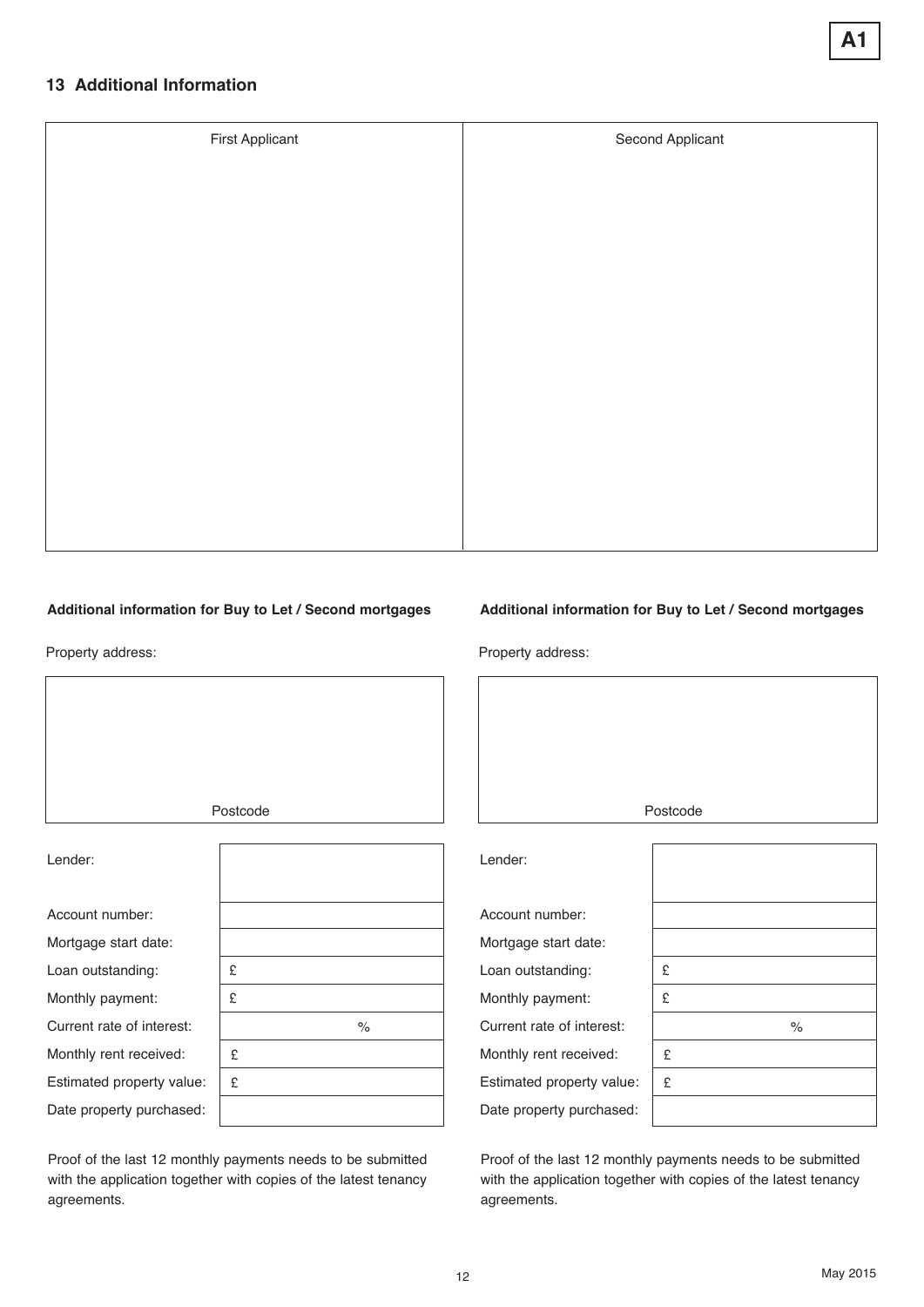

## **14 Declaration**

You are required to read the following information and to acknowledge that you have done so by signing below. If you are unsure of or require an explanation of any point please contact the Society before you sign. In the case of joint applications each applicant must read the declaration.

I/We declare and agree that:

#### **General**

- 1 I am/We are over 18 years of age.
- 2 The information provided in this application is true and correct to the best of my/our knowledge. I/We will inform the Society of any changes to this information immediately.
- 3 I/We will be responsible for all reasonable costs incurred by the Society in dealing with this application whether or not a loan is received by me/us.
- 4 The rate of interest and the monthly repayments on any loan granted can be varied from time to time on notice provided by the Society.
- 5 Where the application is in joint names we confirm that repayments on the loan will be made for and on behalf of all applicants.
- 6 I/We will not let the property without the Society's consent in writing.
- 7 If necessary this form shall be a proposal by me/us to an insurance company to provide a mortgage indemnity guarantee. Any information required by the company may be provided by the Society, and that the single premium for the indemnity will be paid by the Society from the higher lending charge which is payable by me/us.
- 8 The Society may make enquiries to such persons (including employers, accountants, lenders, landlords and bankers) as it feels necessary to confirm the accuracy of the information included in this application.

#### **Data Protection Act, credit and other references**

- 9 The Society may provide and obtain information from any credit reference or other agency which it and other lenders approach for credit assessment and the prevention of fraud.
- 10 The Society may disclose information provided by me/us on this application form to National Hunter, which is a central register of mortgage applications used by mortgage lenders, and this information may be made available to other mortgage lenders in the interest of prevention of fraud.
- 11 The Society may provide information about my/our mortgage debts owed to it to credit reference agencies where: I/We have fallen behind with my/our payments; and the amount owed is not in dispute; and - I/We have not made proposals satisfactory to the Society for repayment of the debt following formal demand; and - I/We have been given at least 28 days' notice of the Society's intention to disclose.
- 12 I/We are aware of the Society's Mortgage Conditions which are available on request from any of the Society's Branches or Head Office and can be viewed on the Society's website www.thehanley.co.uk
- 13 I/We may request, in writing, a copy of information about me/us held by the Society in its records. I/We may be required to pay a fee for such information.
- 14 I/We confirm I/we have received a Key Facts Illustration (KFI) for the mortgage I am/we are applying for. I/We understand that it is important that I/we have read and understood this KFI.
- 15 I/We further understand and consent by signing below that information held by the Society about me/us may also be shared by other companies in the Hanley Economic Building Society Group and that they may from time to time keep me informed of other products and services offered by them. (Your details will not be passed to anyone outside this group without first obtaining your consent).

**If you do not wish your details to be shared and do not wish to receive details of other services and products from the Society and its subsidiaries within its group, please tick this box.** 

#### **Authority for existing or previous Lender/Landlord/Employer reference.**

**I/We authorise and request that you provide Hanley Economic Building Society with any information it requires to enable it to consider my/our application for a mortgage.**

**I understand that any fees I pay that are 'non-refundable' and will not be refunded if my case is declined.**

|                      | Full name | Signature | Date |
|----------------------|-----------|-----------|------|
| <b>Applicant One</b> |           |           |      |
| <b>Applicant Two</b> |           |           |      |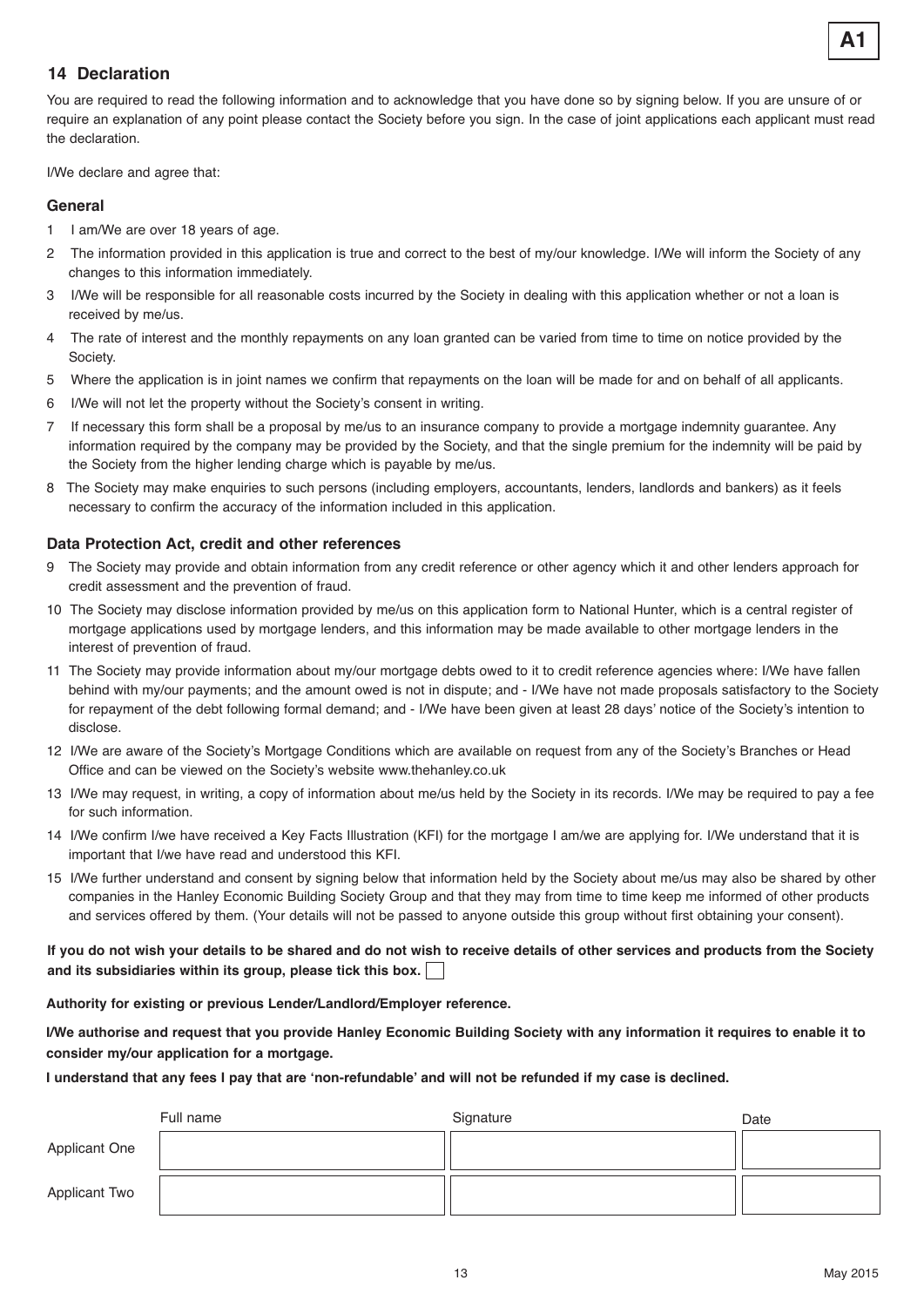# **Checklist**

# **The following supporting documentation should be enclosed for all applicatons:**

|        | Applications up to 80% Loan To Value                                                                                                                                                                     |                   | Applications over 80% Loan To Value                                                                                                                                                                      |
|--------|----------------------------------------------------------------------------------------------------------------------------------------------------------------------------------------------------------|-------------------|----------------------------------------------------------------------------------------------------------------------------------------------------------------------------------------------------------|
|        | Valuation fee.                                                                                                                                                                                           |                   | Valuation fee.                                                                                                                                                                                           |
| $\Box$ | Booking fee / Product fee.                                                                                                                                                                               |                   | Booking fee / Product fee.                                                                                                                                                                               |
| ∟      | Proof of identity: Passport / Driving licence.                                                                                                                                                           | $\mathbf{L}$      | Proof of identity: Passport / Driving licence.                                                                                                                                                           |
| $\Box$ | Proof of address: Utility bill / Bank statement dated within<br>the last three months.                                                                                                                   | $\vert \ \ \vert$ | Proof of address: Utility bill / Bank statement dated within<br>the last three months.                                                                                                                   |
| $\Box$ | Latest three monthly payslips and most recent P60.                                                                                                                                                       | $\mathbf{I}$      | Latest three monthly payslips and most recent P60.                                                                                                                                                       |
| $\Box$ | Latest two years' certified accounts OR Latest two years'<br>SA302's, together with latest six months' business bank<br>statements.                                                                      | П                 | Latest two years' certified accounts OR Latest two years'<br>SA302's, together with latest six months' business bank<br>statements.                                                                      |
| $\Box$ | Tenant - proof of last 12 payments.                                                                                                                                                                      | $\Box$            | Tenant – proof of last 24 payments.                                                                                                                                                                      |
| $\Box$ | Latest three monthly bank statements:<br>• Details of arranged overdrafts required if not showing<br>on the statement.<br>• Online statements acceptable providing they show<br>name and account number. | ш                 | Latest three monthly bank statements:<br>• Details of arranged overdrafts required if not showing<br>on the statement.<br>• Online statements acceptable providing they show<br>name and account number. |
|        | Proof of deposit.                                                                                                                                                                                        |                   | Proof of deposit.                                                                                                                                                                                        |
| $\Box$ | Fully completed Individual Affordability Assessment<br>Form - excludes Buy to Let                                                                                                                        |                   | Fully completed Individual Affordability Assessment<br>Form - excludes Buy to Let                                                                                                                        |
|        |                                                                                                                                                                                                          |                   | HLC Checklist (Intermediary applications).                                                                                                                                                               |